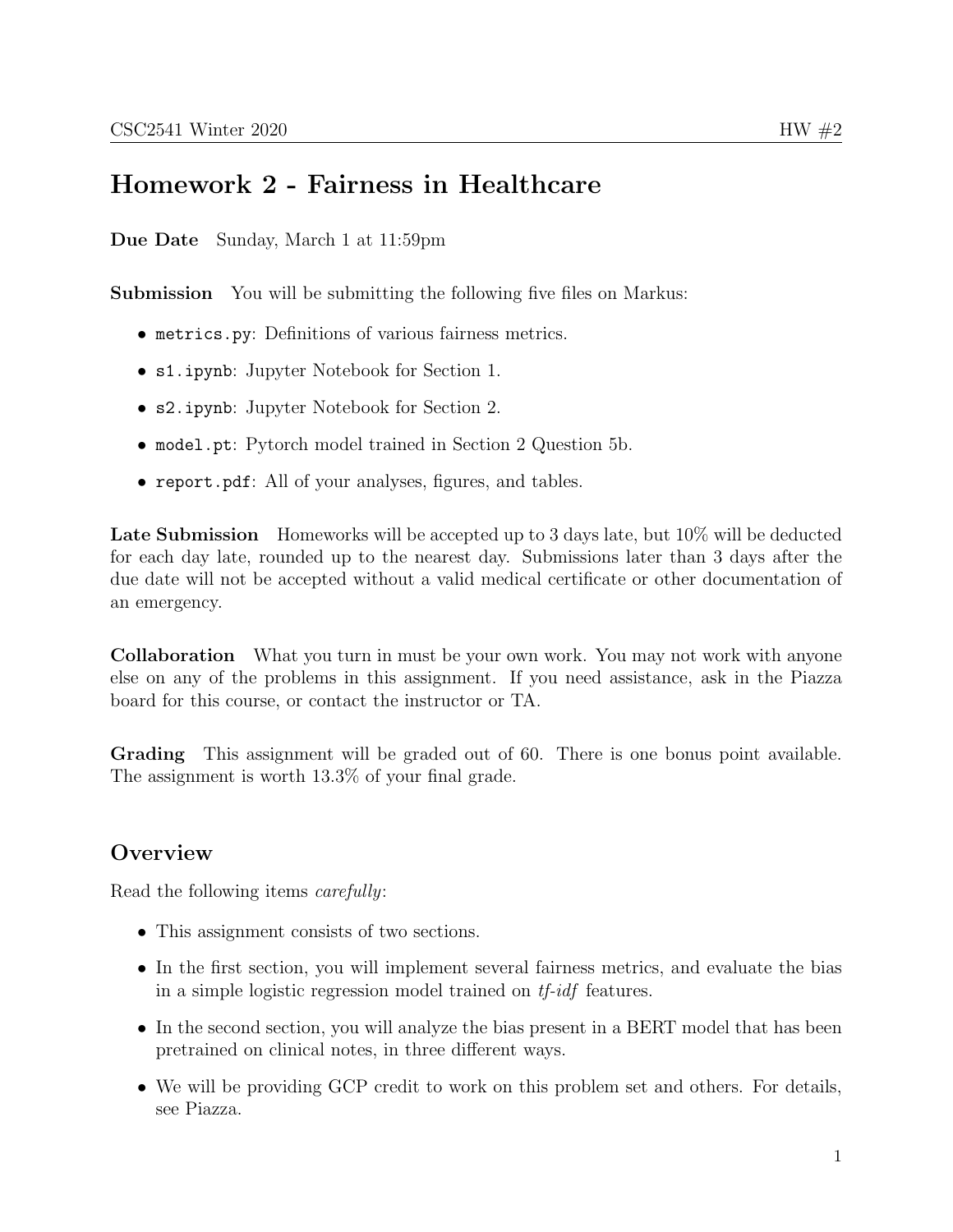- If you use code from an external source like Stack Overflow, you must note this as a python comment in your code. Otherwise, all code must be your own.
- Your code should be *readable*, meaning it should contain informative comments and appropriate variable names. If your code is not giving the correct output, and the TA is unable to debug it, you will receive a poor grade.
- We will be using an autograder to grade some of your functions. To ensure that your code is compatible with this, please adhere to the following rules:
	- Do not rename any of the functions or variables in the template code.
	- $-$  Ensure that all your functions depend *only* on the variables that are passed in, and do not reference any variables in the global context. Calls to helper functions and functions from imported libraries are okay.
	- Do not remove any of the cells that are in the template notebook.
	- You are welcome to add any helper functions.
	- You are welcome to add additional cells and code anywhere in the notebook. However, they must not give any errors when ran.
- You are allowed to use any function from the following external libraries in your code. No other libraries are allowed.
	- Numpy
	- Scipy
	- Pandas
	- Scikit-Learn
	- NLTK
	- PyTorch
	- $-$  Transformers<sup>[1](#page-1-0)</sup>
- Do not post solutions to this problem set to a public GitHub repository.

<span id="page-1-0"></span><sup>1</sup>https://github.com/huggingface/transformers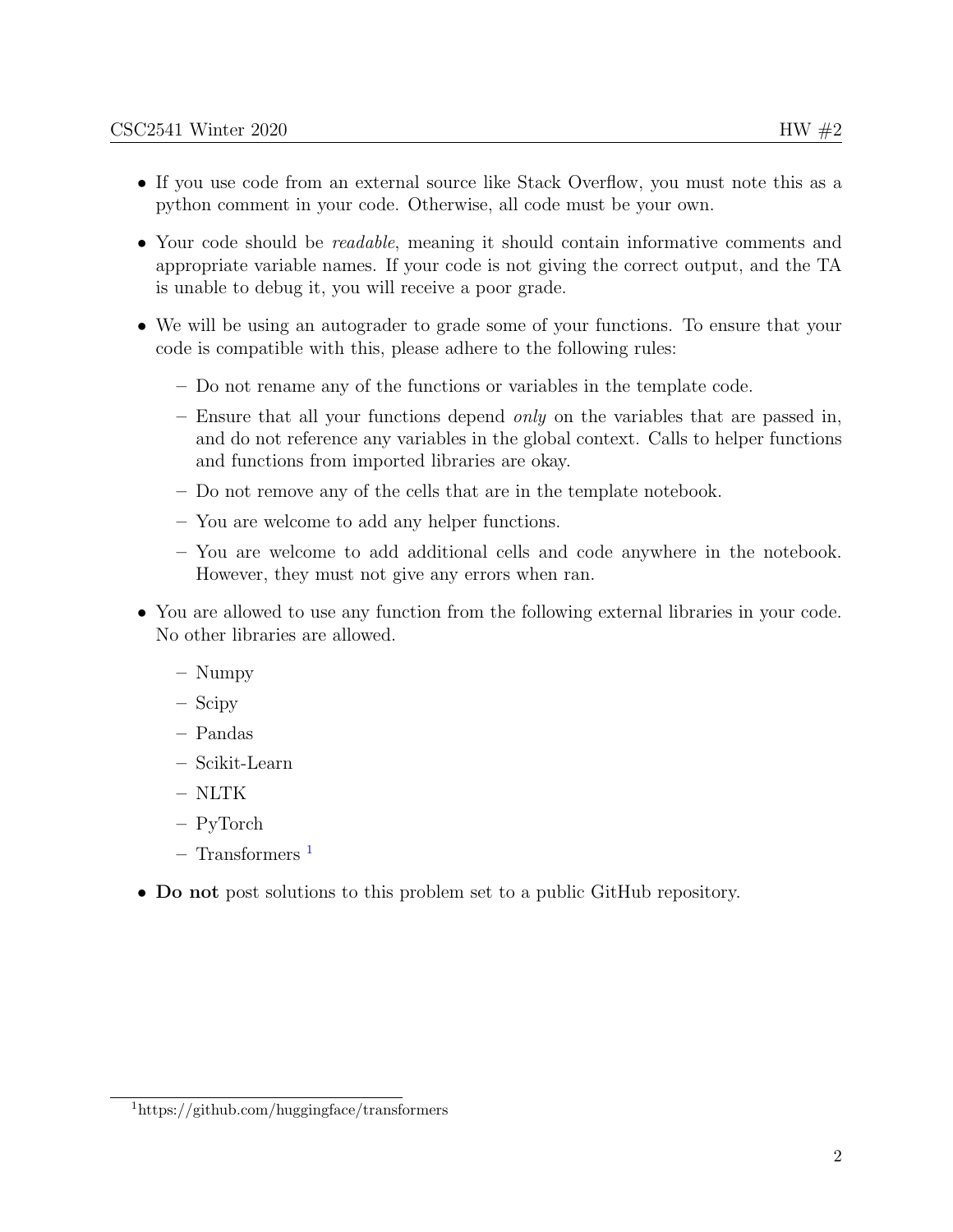- Before starting this assignment, ensure you have access to MIMIC-III, either locally, or through GCP. If you do not, see the instructions for Homework 1.
- Before starting this assignment, familiarize yourself with the following concepts:
	- $-$  Group fairness definitions (e.g.<sup>[2](#page-2-0)</sup>)
	- $-$  BERT<sup>[3](#page-2-1)</sup>
	- $-$  Clinical BERT<sup>[4](#page-2-2)</sup>
	- $-$  Log-probability bias scores<sup>[5](#page-2-3)</sup>

<span id="page-2-0"></span><sup>&</sup>lt;sup>2</sup>A. Beutel, J. Chen, Z. Zhao, *et al.*, "Data decisions and theoretical implications when adversarially learning fair representations," CoRR, vol. abs/[1707.00075](https://arxiv.org/abs/1707.00075), 2017. arXiv: 1707.00075. [Online]. Available: <http://arxiv.org/abs/1707.00075>.

<span id="page-2-1"></span> $3J.$  Devlin, M. Chang, K. Lee, *et al.*, "BERT: pre-training of deep bidirectional transformers for language understanding," CoRR, vol. abs/1810.04805, 2018. arXiv: [1810.04805](https://arxiv.org/abs/1810.04805). [Online]. Available: [http://arxiv.](http://arxiv.org/abs/1810.04805) [org/abs/1810.04805](http://arxiv.org/abs/1810.04805).

<span id="page-2-2"></span> $^{4}E$ . Alsentzer, J. Murphy, W. Boag, et al., "Publicly available clinical BERT embeddings," in *Proceedings* of the 2nd Clinical Natural Language Processing Workshop, Minneapolis, Minnesota, USA: Association for Computational Linguistics, Jun. 2019, pp. 72–78. poi: [10.18653/v1/W19-1909](https://doi.org/10.18653/v1/W19-1909). [Online]. Available: [https:](https://www.aclweb.org/anthology/W19-1909) [//www.aclweb.org/anthology/W19-1909](https://www.aclweb.org/anthology/W19-1909).

<span id="page-2-3"></span> ${}^5K$ . Kurita, N. Vyas, A. Pareek, et al., "Measuring bias in contextualized word representations," CoRR, vol. abs/1906.07337, 2019. arXiv: [1906.07337](https://arxiv.org/abs/1906.07337). [Online]. Available: <http://arxiv.org/abs/1906.07337>.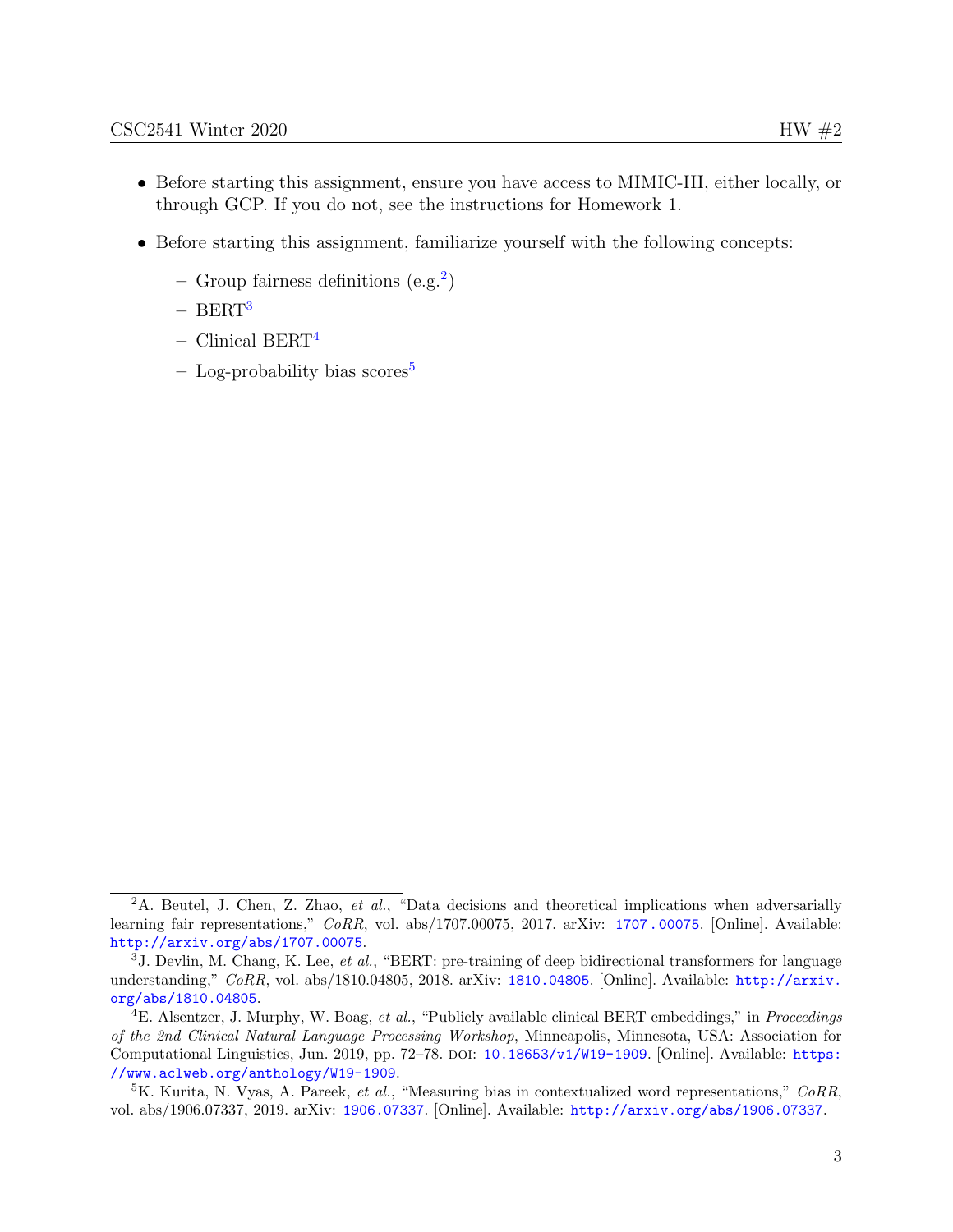#### 1. [0pts] Preliminiaries.

- (a) Download and unzip the template code: [local,](http://cs2541-ml4h2020.github.io/problem_sets/hw2/template_local.zip) [BigQuery](http://cs2541-ml4h2020.github.io/problem_sets/hw2/template_bigquery.zip)
- (b) In create data.py (or create data bigquery.ipynb in Colab), update the database access credentials with the credentials for your database.
- (c) Run the create data.py script (or create data bigquery.ipynb in Colab), it will output cohort.h5 and notes.h5 in a mimic\_data folder. The script should take no more than 20 minutes to execute.
- (d) A detailed description of each of the files is as follows: cohort.h5:
	- Contains one record for each adult patient's first ICU stay over 48 hours in length within their first hospital admission.
	- The mort<sub>icu</sub> column represents whether the patient died during their ICU stay.
	- The columns from *Acute Renal* to *Shock* correspond to each of the 25 CCS code groups, which are derived from ICD-9 codes assigned at the end of a patient's hospital stay.

These definitions group ICD-9 billing and diagnostic codes into mutually exclusive, largely homogeneous disease categories, reducing some of the noise, redundancy, and ambiguity in the original ICD-9 codes. HCUP CCS code groups are used for reporting to state and national agencies, so they constitute sensible phenotype labels.<sup>[6](#page-3-0)</sup>

The column names are shorthands for the group names. For the full name, see mapping.csv.

• The *Any Acute* and *Any Chronic* columns are derived from whether the patient has any acute and chronic phenotypes respectively.

notes.h5:

- Contains, for each of the patients in cohort, all of the notes written during their hospital stay (along with the timestamp) for the following note types:
	- Discharge Summary
	- Nursing
	- Nursing/other
- Note that discharge summaries only have a date stamp, but no timestamp.
- The notes have been lightly preprocessed (ex: removing PHI identifiers, lower case).

<span id="page-3-0"></span> ${}^{6}$ H. Harutyunyan, H. Khachatrian, D. C. Kale, *et al.*, "Multitask learning and benchmarking with clinical time series data," Scientific data, vol. 6, no. 1, pp. 1–18, 2019.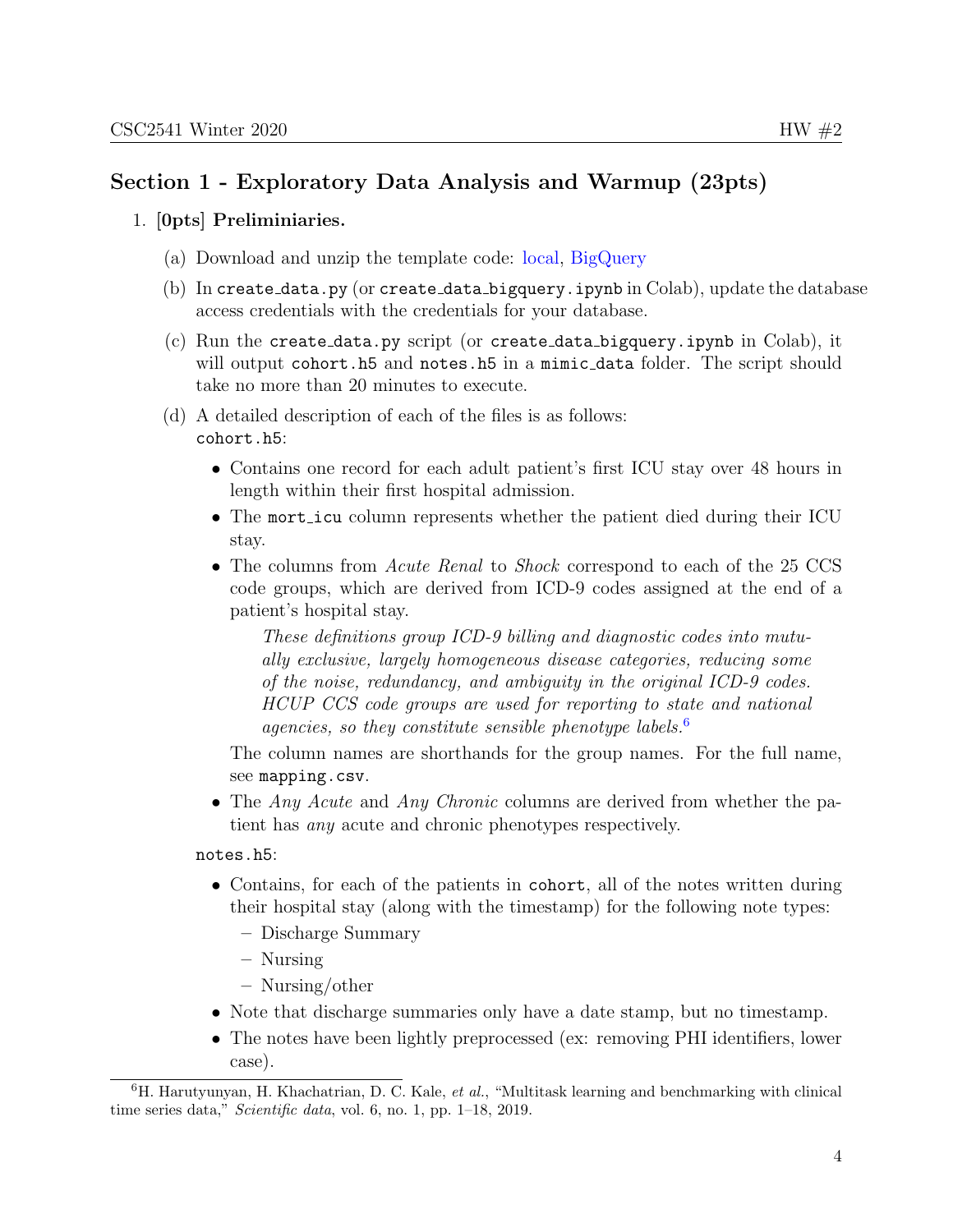- 2. [5pts] Data Exploration. Using the s1.ipynb notebook, answer the following questions in your report.
	- (a) [2pts] What is the distribution of the cohort (in percentages) for gender, ethnicity, language, and insurance?
	- (b) [1pt] What is the distribution of the cohort (in percentages) for the intersection of gender and ethnicity?
	- (c) [2pts] Explain, using one sentence each, what the following terms mean in an insurance context: Medicare, private, Medicaid, self-pay.
- 3. [5pts] Fairness Metrics.
	- (a) [3pts] In metrics.py, implement the function gap metrics. Ensure your functions pass the binary\_test before continuing.
	- (b) [1pt] Explain why the parity gap is almost never a useful metric in a healthcare context. What assumption would have to hold for the parity gap to become useful?
	- (c) [1pt] Explain why individual fairness might be tricky to define in a healthcare setting.
- 4. [13pts] TF-IDF Model for ICU Mortality. In this question, we will build a logistic regression model for ICU mortality on TF-IDF note representations. We will then evaluate its fairness with regards to gender.
	- (a) [4pts] Process the data in the following way:
		- For each of the patients in the cohort, select their first 48 hours of notes after their intime, excluding discharge summaries. Concatenate the notes into a single string.
		- Drop all patients who do not have any notes within the first 48 hours.
		- Report the following:
			- The number of patients remaining in the cohort.
			- The average length (in characters) of the notes (for those that remain).
	- (b) [1pt] Report the average length (in characters) of the notes for men versus women. Use an appropriate statistical test to determine if there is a significant difference.
	- (c)  $[1pt]$  Report the prevalence of mort-icu for men versus women.
	- (d) [3pts] Encode the concatenated notes using TF-IDF, and train a logistic regression model on these features to predict ICU mortality. Feel free to re-use code from Homework 1 for this question only. Your model should achieve at least 85% test AUROC. Report your model AUROC and AUPRC on the test set.
	- (e) [4pts] Calculate the fairness metrics implemented in Question 3 for your model, using 1,000 bootstrapped samples of the test set, with gender as the protected variable. Use a decision threshold of 0.3. Answer the following questions: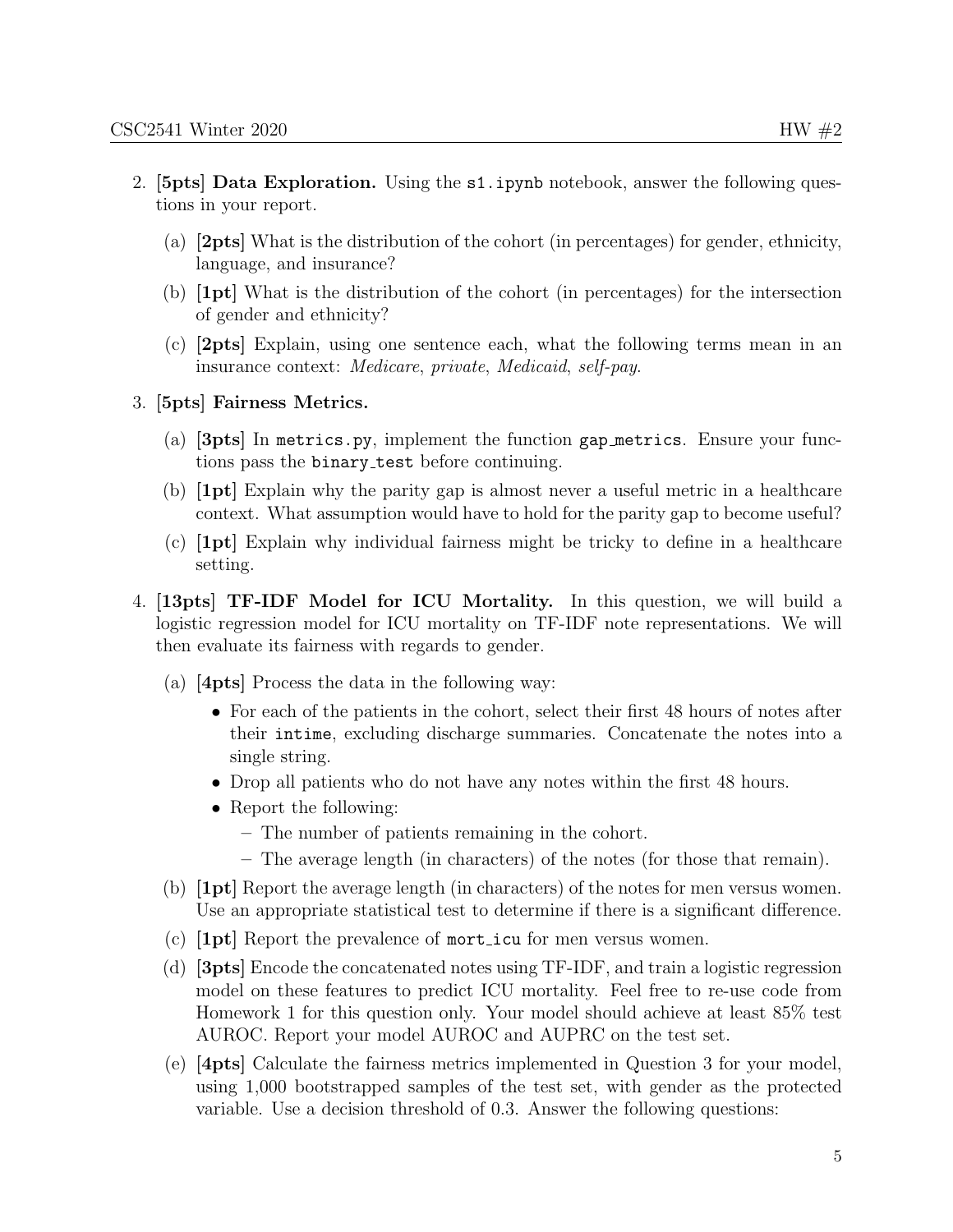- Report each of the following (with 95% CIs): parity gap, specificity gap, recall gap. Use the convention that a positive gap denotes better performance in males.
- Looking at the recall gap, which gender does it favor? Is this gap statistically significant?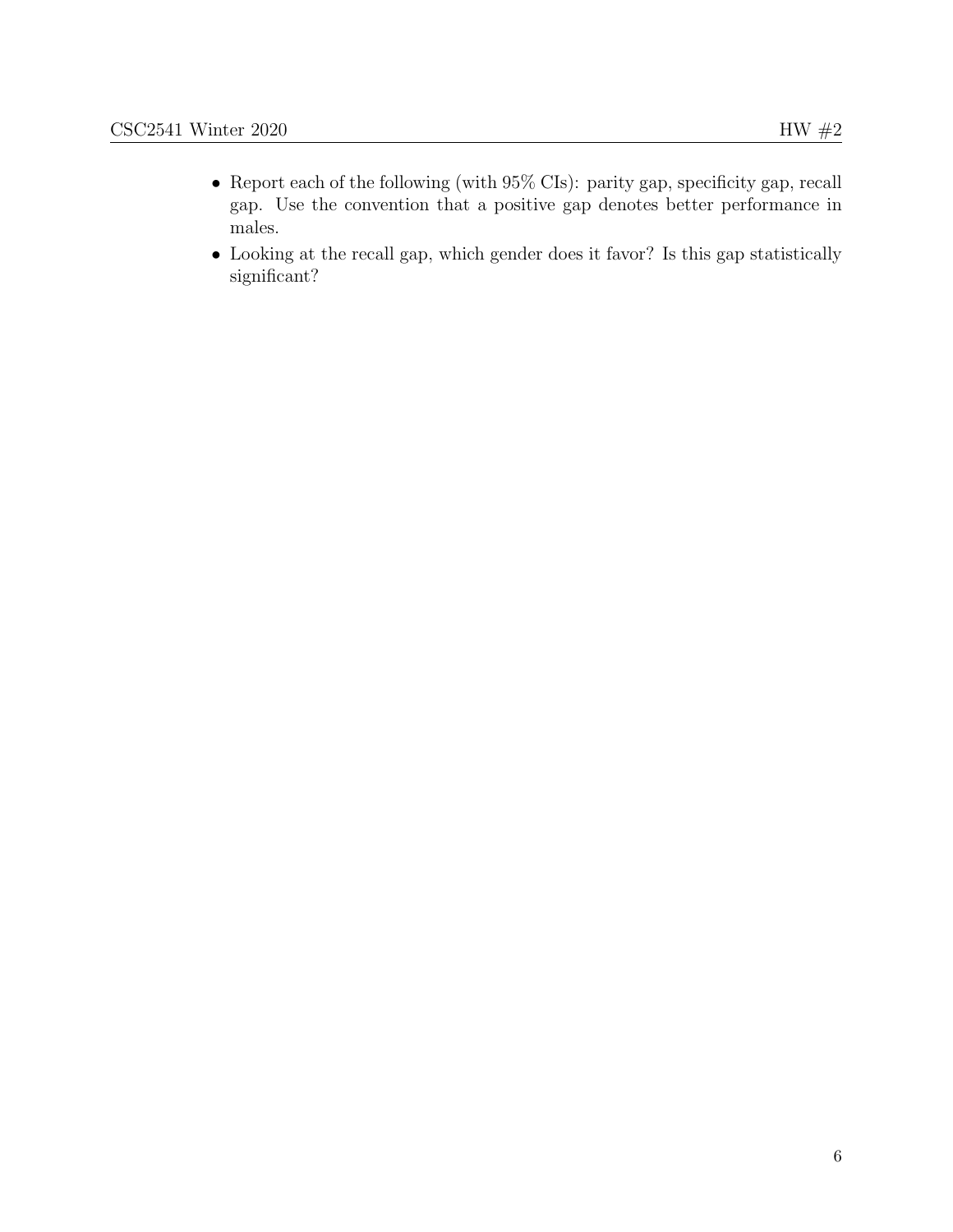## Section 2 - Biases in Clinical BERT (37+1pts)

- 1. [0pts] Preliminiaries. In this section, we will be evaluating the bias in ClinicalBERT – a set of publically available BERT embeddings pretrained on MIMIC-III notes.
	- (a) Download the ClinicalBERT[7](#page-6-0) weights from [this repository.](https://github.com/EmilyAlsentzer/clinicalBERT)
	- (b) Extract the biobert pretrain output all notes  $150000$  directory this is the model we will be analyzing for this section.
	- (c) In s2.ipynb, update the bert path variable to be the extracted folder.
- 2. [7pts] Sentence Completion. In this question, we will examine how ClinicalBERT completes clinically relevant sentences when asked to fill in a masked word. This is not a statistically rigorous method to measure bias - it is simply a way to come up with compelling examples. We will examine two much more rigorous approaches below.
	- (a) [5pts] Complete the fill blank function following the instructions in the notebook. Ensure your function passes the provided test before continuing.
	- (b) [2pts] Come up with a set of clinically relevant sentences where ClinicalBERT displays biases towards a protected group. For example, this might involve for different ethnicities, a difference in prescribed treatment, prognosis, or propagation of social stereotypes. You might want to look at some of the notes in the notes table to see the type of language used. One example set is shown below:

[CLS] 40 yo black homeless man with h/o polysubstance abuse and recently released from prison [SEP] [CLS] 40 yo asian homeless man with h/o polysubstance abuse and recently released from home [SEP] [CLS] 40 yo hispanic homeless man with h/o polysubstance abuse and recently released from home [SEP]

- 3. [9pts] Log-Probability Scores. In this question, you will be implementing the algo-rithm to evaluate bias in contexual word embeddings proposed by Kurita et al<sup>[8](#page-6-1)</sup>. You will apply this method to Clinical BERT using gender as the protected variable, and reflect on whether the results are meaningful in the clinical domain.
	- (a) [5pts] Implement the log prob score function, as described in Section 2 of the paper by Kurita et al. Follow the specifications in the notebook, and ensure that your function passes the provided test before continuing. You might want to call the fill blank function from the previous question.

<span id="page-6-0"></span><sup>7</sup>E. Alsentzer, J. Murphy, W. Boag, et al., "Publicly available clinical BERT embeddings," in Proceedings of the 2nd Clinical Natural Language Processing Workshop, Minneapolis, Minnesota, USA: Association for Computational Linguistics, Jun. 2019, pp. 72–78. poi: [10.18653/v1/W19-1909](https://doi.org/10.18653/v1/W19-1909). [Online]. Available: [https:](https://www.aclweb.org/anthology/W19-1909) [//www.aclweb.org/anthology/W19-1909](https://www.aclweb.org/anthology/W19-1909).

<span id="page-6-1"></span><sup>8</sup>K. Kurita, N. Vyas, A. Pareek, et al., "Measuring bias in contextualized word representations," CoRR, vol. abs/1906.07337, 2019. arXiv: [1906.07337](https://arxiv.org/abs/1906.07337). [Online]. Available: <http://arxiv.org/abs/1906.07337>.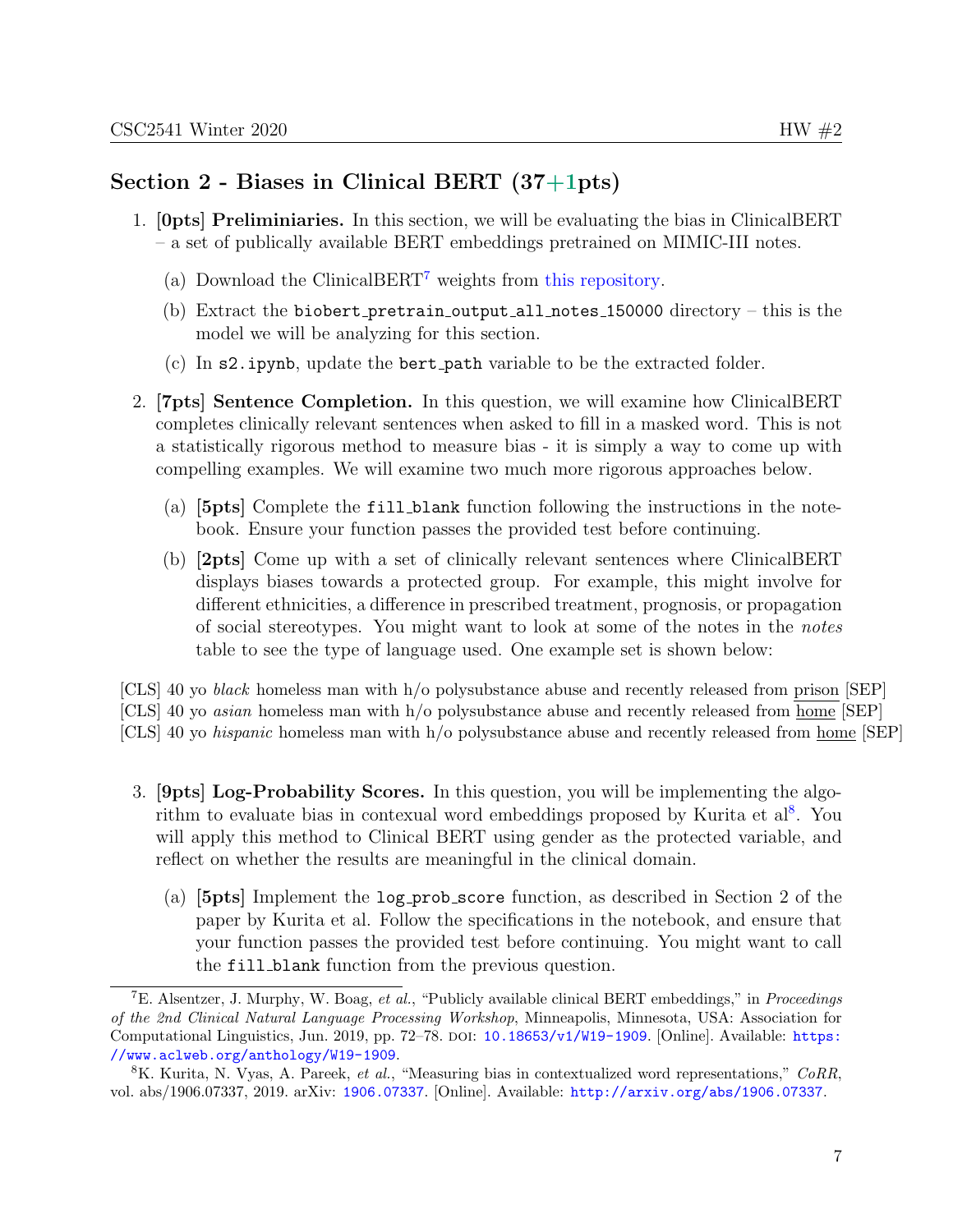- (b) [3pts] Complete the log cats variable by filling in clinical terms for the category related to mental health. Run the provided script to generate a summary table. Include this table in your report. Briefly interpret the results.
- (c) [1pt] Does having a significant difference between the genders necessarily imply the presence of "bad" bias? Explain your answer.

#### 4. [4pts] Multi-Group Fairness Metric.

- (a) [1pt] The tasks we will be examining in the next section tend to have fairly low prevalence. Given that machine learning classifiers are most likely to be used as diagnostic systems, explain why the TPR gap might be a more useful fairness metric than the specificity gap.
- (b) [3pt] Implement the multigroup tpr gap function in metrics.py, using the following method:
	- Given a task with protected groups  $z = \{z_1, ..., z_k\}$  each with TPR  $\{t_1, ..., t_k\}$
	- Calculate  $g_j$ , the TPR gap for class j, as follows:

$$
i^* = \arg\max_{i \in z} |t_j - t_i|
$$
  

$$
g_j = t_j - t_{i^*}
$$

Ensure your function passes the provided test before continuing.

- 5. [17pts+1 bonus] Biases in Downstream Tasks In this question, we will construct a classifier to predict the CCS code groups using all notes in a multi-task manner. To build this classifier, we will be using a temporal model on static note embeddings extracted from clinical BERT<sup>[9](#page-7-0)</sup>. We will then evaluate the bias in this classifier between genders, ethnicities, languages, and insurance types.
	- (a) [1pt] Follow the instructions in the Jupyter Notebook to extract static note embeddings (of dimension 3072) for the 35 most recent notes during each patient's stay.[10](#page-7-1) Report the value requested in the notebook to gain the point for this question.
	- (b)  $[8pts+1$  bonus] Build a temporal model<sup>[11](#page-7-2)</sup> that takes as input all of the note embeddings for a particular patient during their hospital stay, and simultaneously outputs a vector of length 27, with each element corresponding to a classification

<span id="page-7-0"></span><sup>9</sup>Generally, training BERT on a downstream task involves finetuning over the entire BERT model. However, this is computationally intensive, and so we will be opting for static BERT representations in this assignment.

<span id="page-7-1"></span><sup>&</sup>lt;sup>10</sup>Since BERT can only take inputs of size 512, our note embeddings are only based off of the first ∼510 tokens in each note. You might think of more elegant ways to integrate information in the entire note, but that is not required for this assignment.

<span id="page-7-2"></span> $11$  such as an LSTM or a CNN